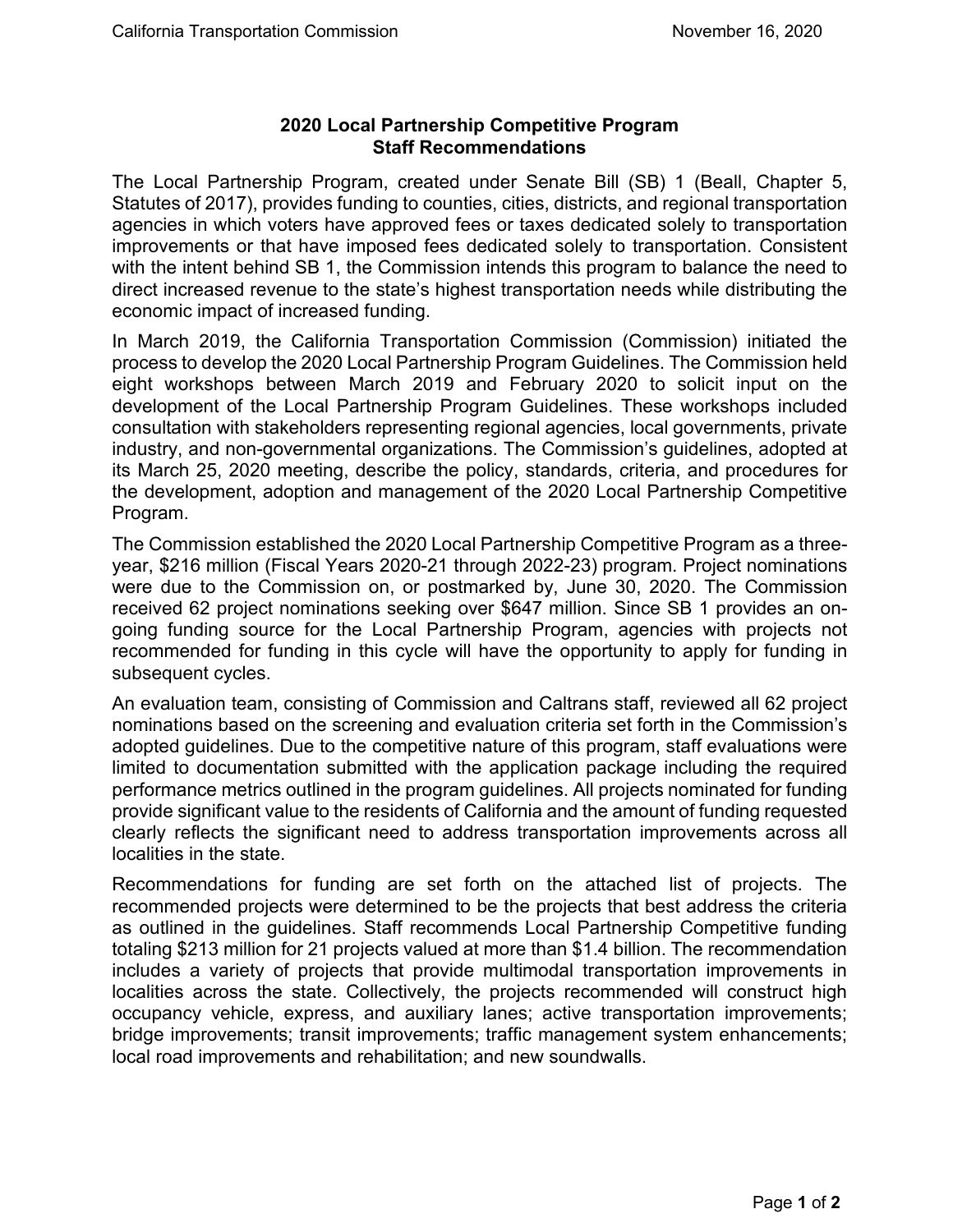The recommended projects will provide a variety of benefits that include: reduction of vehicle miles traveled; safety improvements; increased mobility; connectivity; and accessibility; bridge improvements; increased pavement conditions; reduction of greenhouse gas emissions; support the advancement of transportation, land use, and housing goals; and promote economic development.

The projects proposed for funding meet the following requirements: applicant agencies possess an eligible tax or fee within their jurisdiction that solely dedicates revenue to transportation; programming is for construction in an eligible fiscal year; each project has a construction funding plan; and there is a commitment by the applicants to fund cost increases. All applications were organized into eligibility types (voter approved or imposed fee) and population categories pursuant to the guidelines. The recommended list of projects resembles a similar proportion of these types and categories when compared to all projects submitted.

Projects not recommended for funding were considered less competitive for a variety of reasons including: construction to commence later in the funding cycle, less committed funds per program dollar leveraged, less benefit demonstrated when compared to cost, or minimal quantifiable air quality improvements demonstrated. Lastly, two projects were deemed ineligible based on information provided in the application. The projects not recommended for funding are, by and large, worthy projects though not as competitive for this program cycle.

The Commission will consider staff recommendations and adoption at the December 2-3, 2020 Commission meeting.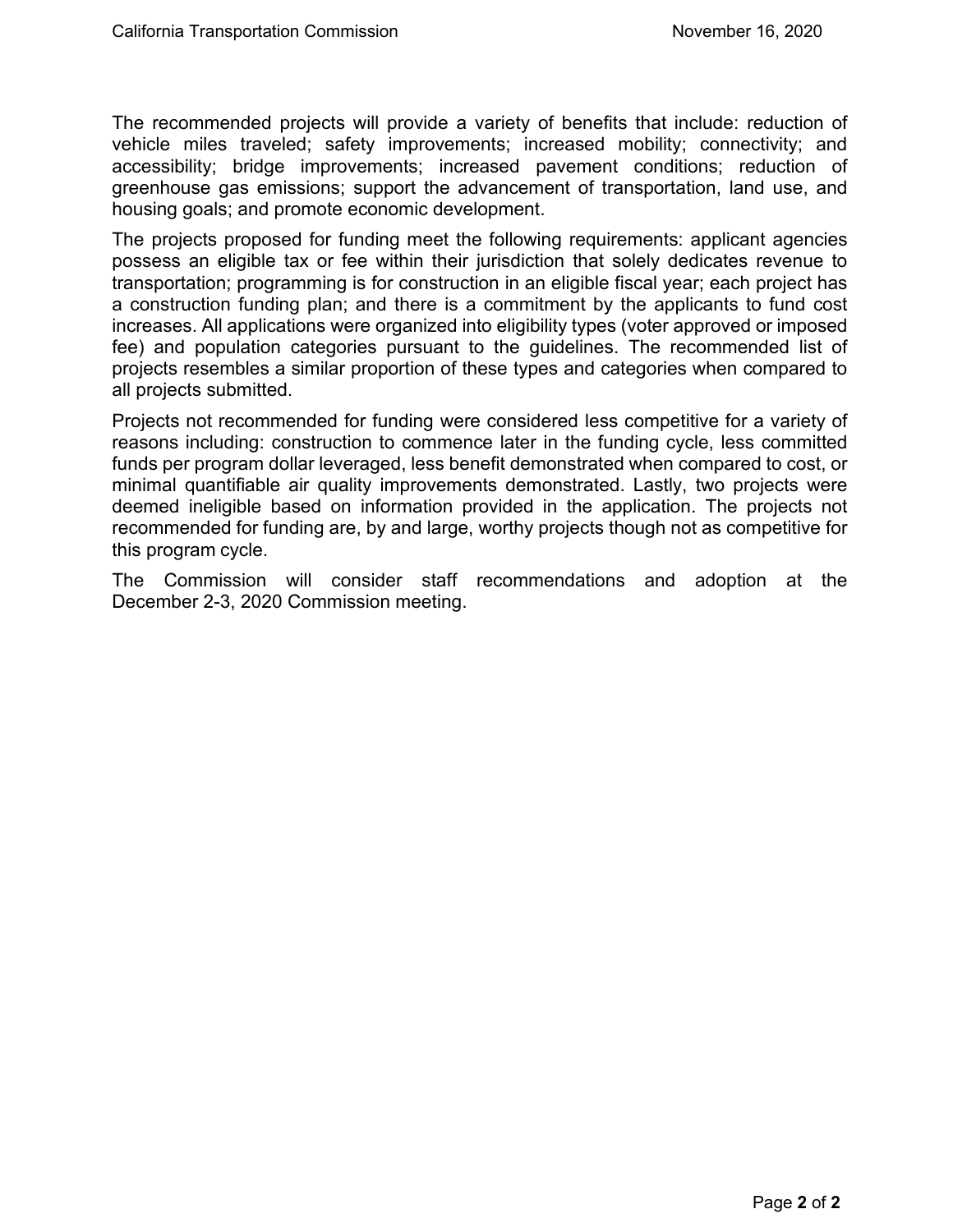## California Transportation Commission 2020 Local Partnership Competitive Program<br>Staff Recommendations<br>(\$1,000s))

| County                   | <b>Applicant Agency</b>                                            | <b>Implementing Agency</b>                                                    | <b>Project Title</b>                                                                        | <b>Project Type</b>                                                                      | Ranking            | <b>FY</b><br>2020-21 | <b>FY</b><br>2021-22 | <b>FY</b><br>2022-23 | <b>Total Project</b><br>Cost (1000s)                        | <b>Total</b><br>Recommended<br>Fundina | <b>Voter-Approved</b><br>(V)<br>Imposed Fee (I) | <b>Population</b><br>Category |
|--------------------------|--------------------------------------------------------------------|-------------------------------------------------------------------------------|---------------------------------------------------------------------------------------------|------------------------------------------------------------------------------------------|--------------------|----------------------|----------------------|----------------------|-------------------------------------------------------------|----------------------------------------|-------------------------------------------------|-------------------------------|
| Fresno                   |                                                                    | Fresno County Transportation Authority Fresno County Transportation Authority | Golden State Corridor Infrastructure Improvements and<br>Economic Development               | LOCAL ROAD IMPROVEMENTS<br>(Complete Streets)                                            | <b>HIGH</b>        | \$7.000              |                      |                      | 47,085 \$                                                   | 7.000                                  | $\mathcal{U}$                                   | $\mathbf{H}$                  |
| Sonoma                   | Windsor                                                            | Windsor                                                                       | Windsor River Road/Windsor Road Intersection<br>Improvement and Multi-Use Pathway Connector | <b>LOCAL ROAD IMPROVEMENTS</b><br>(Multi-modal Accessibility)                            | <b>HIGH</b>        | \$2,842              |                      |                      | $8,119$ \$                                                  | 2.842                                  |                                                 | $\vee$                        |
| El Dorado                | El Dorado County Department of<br>Transportation                   | El Dorado County Department of<br>Transportation                              | Diamond Springs Parkway- Phase 1B                                                           | <b>LOCAL ROAD IMPROVEMENTS</b><br>(Connector, Multi-modal Accessibility)                 | MEDIUM/HIGH (+     |                      |                      | \$5,320              | $28,293$ \$                                                 | 5,320                                  |                                                 | IV.                           |
| Nevada                   | Truckee                                                            | Truckee                                                                       | Legacy Trail-Brockway Road Multi-Use Trail Connection                                       | <b>ACTIVE TRANSPORTATION</b><br>(Gap Closure)                                            | MEDIUM/HIGH (+     | 630                  |                      |                      | $1,260$ \$                                                  | 630                                    | $\vee$                                          | $\vee$                        |
| San Diego                |                                                                    | San Diego Association of Governments San Diego Association of Governments     | Bike Up & Down in Uptown (BUDU)                                                             | <b>ACTIVE TRANSPORTATION</b><br>(Gap Closure, Connector)                                 | MEDIUM/HIGH (+     |                      | \$7.000              |                      | $16,521$ \$                                                 | 7.000                                  | $\vee$                                          |                               |
| Sutter                   | Yuba Citv                                                          | Yuba City                                                                     | Bridge Street Widening and Complete Streets                                                 | <b>LOCAL ROAD IMPROVMENTS</b><br>(Complete Streets)                                      | MEDIUM/HIGH (+     | 2.810                |                      |                      | 5,621                                                       | 2.810<br>l S                           |                                                 | $\vee$                        |
| Alameda/ Contra<br>Costa | Alameda County Transportation<br>Commission                        | Caltrans                                                                      | Route 680 Southbound Express Lane from Route 84 to<br>Alcosta Boulevard                     | <b>HIGHWAY IMPROVEMENTS</b><br>(HOV/Express Lanes)                                       | <b>MEDIUM/HIGH</b> |                      | \$25,000             |                      | 259,000                                                     | 25,000                                 | $\vee$                                          |                               |
| Calaveras                | Calaveras Countv                                                   | Calaveras County                                                              | Route 4 Wagon Trail Realignment                                                             | <b>LOCAL ROAD IMPROVEMENTS</b><br>(Safety Improvements)                                  | <b>MEDIUM/HIGH</b> | 5.988                |                      |                      | 30,861                                                      | 5.988<br>∣ \$                          |                                                 | $\mathcal{U}$                 |
| Los Angeles              | Los Angeles County Metropolitan<br><b>Transportation Authority</b> | Los Angeles County Metropolitan<br><b>Transportation Authority</b>            | NextGen Bus Speed & Reliability Improvements                                                | <b>TRANSIT BUS</b><br>(Bus Improvement/Bus Only Lanes)                                   | <b>MEDIUM/HIGH</b> |                      | \$25,000             |                      | $50,000$ \$                                                 | 25,000                                 | $\vee$                                          |                               |
| Los Angeles              | Long Beach                                                         | Long Beach                                                                    | Market Street Complete Street in the City of Long Beach                                     | <b>LOCAL ROAD IMPROVEMENTS</b><br>(Complete Streets)                                     | <b>MEDIUM/HIGH</b> |                      | \$2.838              |                      | $13,000$ \$                                                 | 2.838                                  |                                                 | Ш                             |
| Mendocino                | Point Arena                                                        | Point Arena                                                                   | Mill Street Reconstruction, Sidewalk, Drainage, and Asphalt<br>Replacement                  | <b>LOCAL ROAD IMPROVEMENTS</b><br>(Road Rehabilitation/Pedestrian Safety Improvements)   | <b>MEDIUM/HIGH</b> | 1.065                |                      |                      | $1.420$ \ \$                                                | 1.065                                  | $\vee$                                          | $\vee$                        |
| Orange                   | Orange County Transportation<br>Authority                          | Caltrans                                                                      | Route 55 Improvement: from Route 5 to Route 405                                             | <b>HIGHWAY IMPROVEMENTS</b><br>(HOV/General Purpose/Aux lanes)                           | <b>MEDIUM/HIGH</b> | 25.000               |                      |                      | $349,212$ \$                                                | 25,000                                 | $\vee$                                          |                               |
| Riverside                | Western Riverside Council of<br>Governments                        | Eastvale                                                                      | Limonite Avenue Gap Closure                                                                 | <b>LOCAL ROAD IMPROVEMENTS</b><br>(Gap Closure)                                          | <b>MEDIUM/HIGH</b> |                      | \$9.475              |                      | $21,800$ \$<br>¢.                                           | 9.475                                  |                                                 |                               |
| Sacramento/Yolo          | Sacramento                                                         | Sacramento                                                                    | I Street Bridge Replacement                                                                 | <b>LOCAL ROAD IMPROVMENTS</b><br>(Bridge Replacement/Active Transportation)              | <b>MEDIUM/HIGH</b> |                      |                      | \$15.000             | 228.248                                                     | 15,000                                 |                                                 | $\mathbf{H}$                  |
| San Francisco            | San Francisco County Transportation<br>Authority                   | San Francisco Municipal Transportation<br>Agency                              | Mission Street and Geneva Avenue Safety Improvements in<br>the City of San Francisco        | <b>LOCAL ROAD IMPROVEMENTS</b><br>(Safety improvements/ Gap Closure/Transit Enhancement) | <b>MEDIUM/HIGH</b> |                      | \$8.700              |                      | 20,548                                                      | 8.700                                  | $\vee$                                          |                               |
| Santa Clara              | Santa Clara Valley Transportation<br>Authority                     | Santa Clara Valley Transportation<br>Authority                                | Route 101/De La Cruz Boulevard/Trimble Road Interchange<br>Improvements                     | <b>LOCAL ROAD IMPROVEMENTS</b><br>(Bridge Replacement / Connector/Active Transportation) | MEDIUM/HIGH        | 25.000               |                      |                      | 73,391                                                      | 25,000                                 | $\mathcal{U}$                                   |                               |
| Stanislaus               | Stanislaus Council of Governments                                  | <b>Stanislaus County</b>                                                      | McHenry Avenue Widening Improvements in the Cities of<br>Modesto and Escalon                | <b>LOCAL ROAD IMPROVEMENTS</b><br>(Intercounty Connector)                                | <b>MEDIUM/HIGH</b> | 2.128                |                      |                      | $22,322$ \$<br>\$                                           | 2.128                                  | $\vee$                                          | Ш                             |
| Tulare                   | Tulare County Association of<br>Governments                        | Caltrans                                                                      | Route 99/Commercial Avenue Interchange (1) (2)                                              | <b>HIGHWAY IMPROVEMENTS</b><br>(Interchange/Aux Lanes/Active Transportation/TMS)         | MEDIUM (+)         |                      | \$9,000              |                      | 75,300                                                      | 9.000<br>∣ \$                          | $\mathcal{U}$                                   | $\mathbf{H}$                  |
| Los Angeles              | Los Angeles County Metropolitan<br><b>Transportation Authority</b> | La Canada Flintridge                                                          | Route 210 Sound wall Improvements, Phase IV (3)                                             | SOUNDWALL ONLY(4 segments)                                                               | N/A                |                      |                      | 5.500<br>\$          | $11,000$ $\sqrt{5}$                                         | 5.500                                  | $\vee$                                          |                               |
|                          |                                                                    |                                                                               |                                                                                             |                                                                                          |                    |                      |                      |                      | $\frac{1}{2}$ 72,463 \ \$ 87,013 \ \$ 25,820 \ \$ 1,263,001 | 185,296<br><u>is</u>                   |                                                 |                               |

Funding available: **\$ 187,167**

| <b>Contingency List - Unused Incentive Funding</b> |                                                                |          |                                                         |                                                                                                                               |                 |  |          |             |             |        |  |
|----------------------------------------------------|----------------------------------------------------------------|----------|---------------------------------------------------------|-------------------------------------------------------------------------------------------------------------------------------|-----------------|--|----------|-------------|-------------|--------|--|
| Santa Cruz                                         | Santa Cruz County Regional<br><b>Transportation Commission</b> | Caltrans | Watsonville- Santa Cruz Multimodal Corridor Program (1) | <b>HIGHWAY IMPROVEMENTS</b><br>(Multimodal improvements:Aux lanes/ Bus-only lanes/Active   MEDIUM/HIGH (-)<br>Transportation) |                 |  |          | $14,394$ \$ | 150.568 \$  | 14,394 |  |
| Sacramento                                         | Sacramento Transportation Authority Sacramento County          |          | South Watt Avenue Improvement: Florin Road to Jackson   | LOCAL ROAD IMPROVEMENTS<br>(Active Transportation/ITS/Road Rehabilitation)                                                    | MEDIUM/HIGH (-) |  |          | 13.277 \$   | 35.035 $\&$ | 13.277 |  |
| Recommending less than requested amount            |                                                                |          |                                                         |                                                                                                                               |                 |  | \$27,671 | 185,603     | 27,671      |        |  |

(2) Awarded federal BUILD Grant Maximum unused incentive funding available: **\$ 20,000**

(3) Sound wall only project Recommendation oversubscribed: **\$ (7,671)**

A project fact sheet is linked to each project recommended for funding.

1